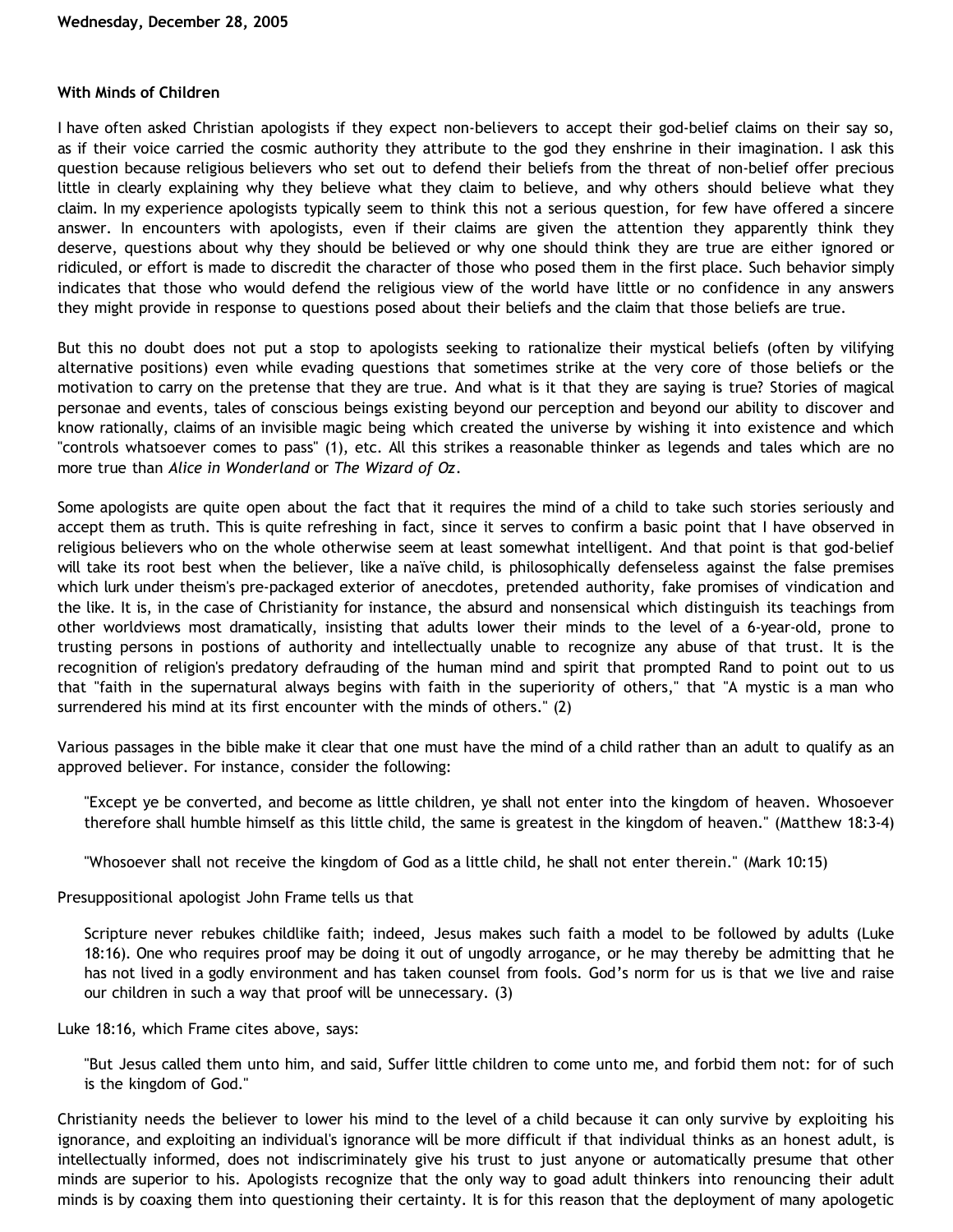schemes are so unpersuasive: not only do they fail to draw on objectively verifiable facts which can be examined impartially by all viewers, they also fail to apply concepts in a self-consciously meaningful and consistent manner (which can work against a child's mind, but many adults tend to sense that their leg is being pulled).

For instance, when apologists say things like "[t]he ground of rationality must be the living and triune God" (4), it is entirely unclear what they might be trying to say since the term 'rationality' is not a Christian concept. And we know that 'rationality' is not a Christian concept because a) it is not a biblical concept, and b) the very basis of the concept of rationality, which is the primacy of existence principle, is wholly antithetical to the fundamental metaphysical orientation underpinning Christianity (which is the primacy of consciousness view of reality). Moreover, apologists tend to use such terms while ignoring the need to clarify any working definitions they may assume in the context of their claims and characterizations.

In the interest of undermining the non-believer's certainty (which is rightly perceived as an obstacle that must be removed for there to be any hope of vindicating Christianity from criticism), a favorite tactic of Christian apologists is to barrage a non-believer with numerous questions, questions which they apparently picked up in an introduction to philosophy course or from some apologetics primer. The immediate aim is to uncover some area of ignorance on the non-believer's part while the underlying strategy is to focus on any hint of ignorance on virtually any issue and exaggerate its proportions by driving a wedge of uncertainty deep into its core. This uncertainty is then used to manipulate the non-believer into doubting the efficacy of his mind and the truth of his verdicts, and Christianity - like a bully who takes pleasure in kicking a guy when he's down - waits in the wings to fill the void.

This tactic can be seen in action in these illustrative examples of questions posed by Christian apologists:

"how does the atheist account for non-material logical laws?" (5)

"Now, how does the atheistic worldview account for morality? ...how can one account for laws of logic? How can the atheist account for any abstract, universal law?" (6)

"assuming that non-theism were true, on what basis could we assume the validity of the inductive principle (or, in simple terms, the continual uniformity of nature)?" (7)

Such questions are supposed by apologists to have no "cogent" answer on the basis of "the atheist worldview," an expression which implies a uniformity in the thinking of atheists which does not exist.

Statements from apologists repeating the affirmation that "the atheist worldview" or non-believers in general "cannot account for" some feature of cognition read like indistinct widgets rolling off an assembly line, as if those making the affirmations were as robotic as the machines manufacturing the widgets. The uniformity of mindlessly repeated utterances indicates uniform mindlessness on the part of those who make them. Some choice examples include the following:

The atheist world view is irrational and cannot consistently provide the preconditions of intelligible experience, science, logic, or morality. The atheist world view cannot allow for laws of logic, the uniformity of nature, the ability for the mind to understand the world, and moral absolutes. In that sense the atheist world view cannot account for our debate tonight. (8)

The atheistic world view is inadequate… [it] cannot adequately explain the existence of the world… is unable to provide the necessary preconditions to account for the laws of science, the universal laws of logic — and, of course, absolute moral standards… cannot account for the meaningful realities of life. (9)

The atheistic worldview is irrational and cannot provide an adequate basis for intelligible experience. An atheistic world is ultimately random, disorderly, transitory, and volatile. It is therefore incapable of providing the necessary preconditions to account for the laws of science and the universal laws of logic. In short, it cannot account for the meaningful realities people encounter in life. (10)

On an unbelieving basis, however, there is no particular reason to believe that there are laws that actually describe facts. Who is to know that reality is regular at all? If the world is ultimately the result of chance (or ' ultimate matter', which is the same thing), surely it is equally likely that the world will become random or chaotic; and if our senses and reason seem to be telling us differently, why should we believe that in a world of chaos they would be telling us the truth? And if chance is king, where do laws come from? They do not exist in the objective world, because that world is the result of chance, not the product of a designer who gives it a structure of regularity. (11)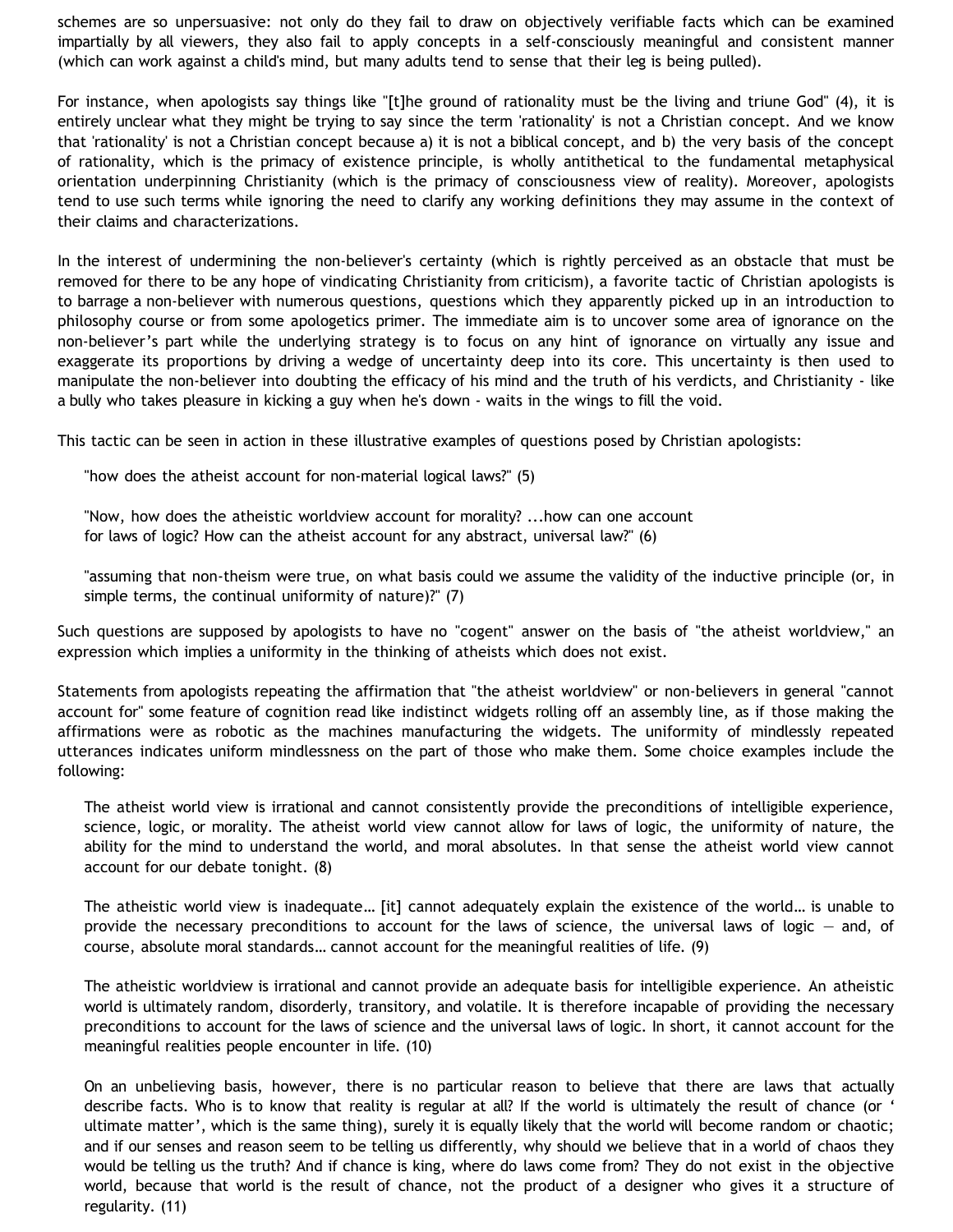In the atheist worldview, rationality and ethics are the anomalies that require explanation. In the Christian worldview, irrationalism and evil are the anomalies. At the very least, atheism, not Christianity, has the up-hill battle in explaining how the existence of human rationality makes sense in their worldview. But the atheist's ultimate explanation for anything can be only one thing, the irrational. Therefore, in terms of the atheist worldview there can never really be a rational explanation for anything." (12)

The anti-theist worldview can not account for the uniformity of nature on which to base the scientific process.  $(13)$ 

The non-Christian's presuppositions cannot account for any area of human experience. (14)

The essence of the presuppositional strategy is to lampoon non-belief as such, typically by charging it with crippling intellectual disabilities through a variety of vilifying caricatures, presumptuous generalizations and uncharitable translations of certain positions affirmed by certain individuals, thereby making Christian god-belief somehow seem superior, more empowering, more philosophically informed. This tactic and other trademark elements of typical apologetic maneuvers suggest that apologists are really hoping that non-believers respond to their line of interrogation by throwing up their arms and saying "*I donno, must be God did it!*" After all, apologists give us nothing to suppose that this is not what they did themselves when it came to the task of using their minds.

In such a way, this interrogative style of apologetics is intended to get the heat off the believer and his task of providing reasons for believing what he claims while trying to undermine the non-believer's confidence in reason and his own mind (ironically characterized as a fault-ridden faculty which was allegedly created by a perfect creator). Since the apologist likely knows deep down that his god-belief claims have no rational defense, his concern is to hide them behind a blanket of challenges posed to those who have not surrendered their minds in similar fashion, not because their philosophical orientation is truly faulty, but because they are perceived to be a threat. All the while, the apologist seems completely oblivious to the need to provide a reason for believing the claims he apparently wants us to accept.

This whole approach to apologetics smacks of the behavior of an incorrigible child hoping to entrap adults in his midst whom he resents for being right. Children are not only often overly trusting, suggestible, imprudently credulous and intellectually vulnerable, they are also often prone to lacking self-restraint, social crudeness, and depth of intellect. And it is common knowledge that a child who is reluctant to grow up is sometimes given to petty nitpicking, emotional outbursts, temper tantrums. Non-believers who are willing to engage Christian apologists should not be surprised that such tendencies may show in their opponents since, as we saw above, this childishness is actually encouraged by the Christian worldview. As Van Til confessed unabashedly,

My whole point [is] that there is perfect harmony between my belief as a child and my belief as a man… My unity is that of a child who walks with its father through the woods. (15)

And of course, this is because Van Til never grew up. Which just underscores the \$64,000.00 question:

*Why be born again when you can just grow up?*

by Dawson Bethrick

*References:*

- (1) Van Til, *The Defense of the Faith*, p. 160.
- (2) *Atlas Shrugged*
- (3) John Frame, *Apologetics to the Glory of God*, p. 66.
- (4) Douglas Wilson, [Second Rebuttal to Theodore Drange](http://www.infidels.org/library/modern/douglas_wilson/drange-wilson/wilson3.html)
- (5) Michael Butler, [TAG vs. TANG](http://www.reformed.org/apologetics/martin/pen896.html)
- (6) Dennis Nenadov, [The Existence of the Triune God](http://www3.sympatico.ca/d.d.s/TriuneGod.html)
- (7) Sycamore, [Reply to An Atheists perspective of God](http://www.rottentomatoes.com/vine/archive/index.php/t-398825-p-3)
- (8) Greg Bahnsen, [Opening Statement](http://www.bellevuechristian.org/faculty/dribera/htdocs/PDFs/Apol_Bahnsen_Stein_Debate_Transcript.pdf)
- (9) Hank Hanegraaff, [Is Atheism Logical?](http://www.equip.org/free/CP0110.htm)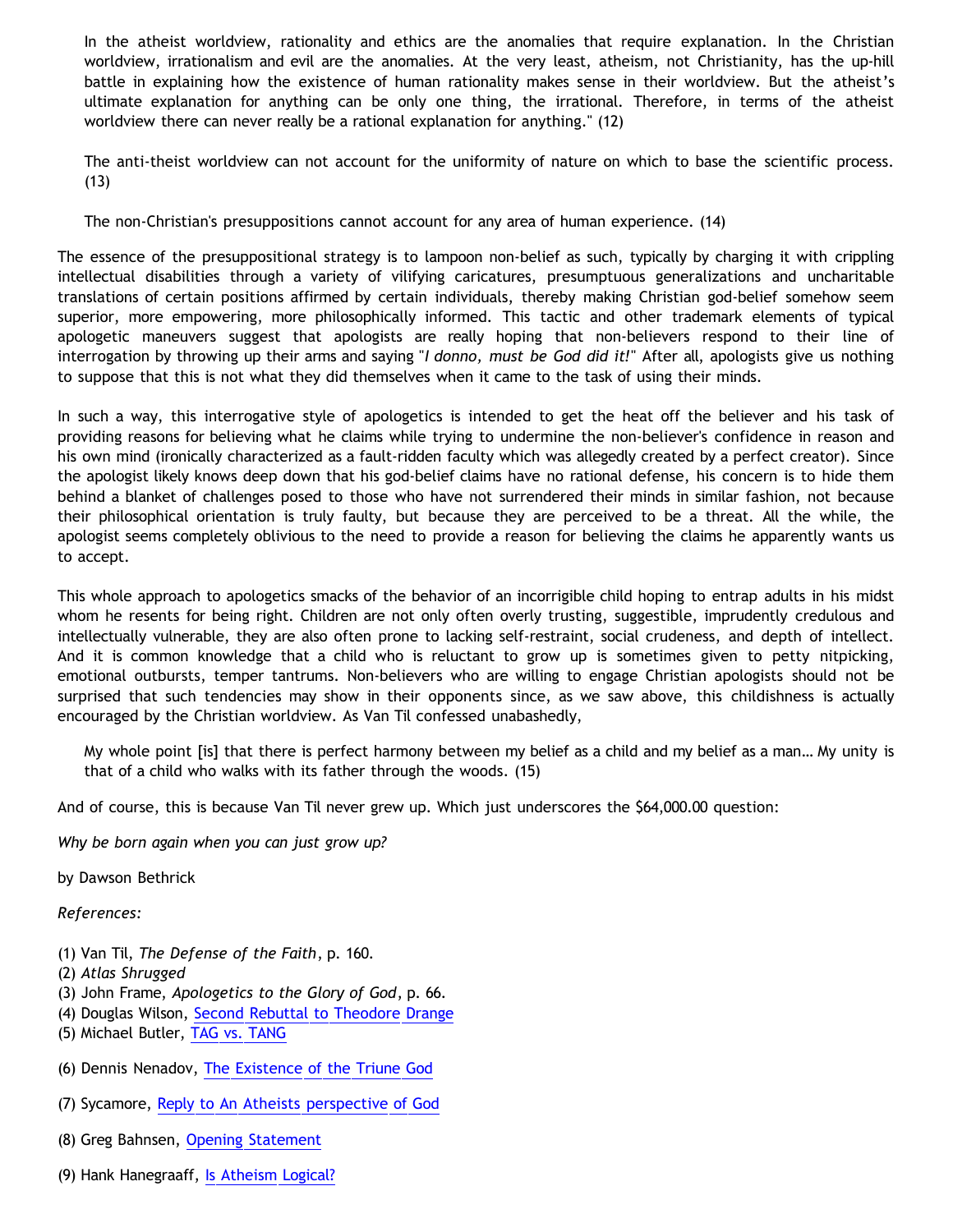- (10) Rolaant McKenzie, [Why Christianity?](http://www.gospeloutreach.net/whychristianity.html)
- (11) John Frame, *Cornelius Van Til: An Analysis of His Thought*, p. 77.
- (12) Mike Warren, [Christian Civilization Is the Only Civilization](http://www.christianciv.com/ChristCivEssay.htm)
- (13) Justin S. Holcomb, [Knowledge Falsely So-Called: The Theological Case Against Scientific Realism](http://www.quodlibet.net/holcomb-realism.shtml)
- (14) Harry Callahan, [Opening Statement](http://www.iidb.org/vbb/archive/index.php/t-80583.html)
- (15) Van Til, [Why I Believe in God](http://www.reformed.org/apologetics/index.html?mainframe=http://www.reformed.org/apologetics/why_I_believe_cvt.html)

*posted by Bahnsen Burner at [6:36 AM](http://bahnsenburner.blogspot.com/2005/12/with-minds-of-children.html)*

## **12 Comments:**

[Francois Tremblay](http://www.blogger.com/profile/7715861) said...

Excellent article, as usual. This fits perfectly with my own position that Christian morality is authoritarian and regressive. If the Christian must have child-like faith, then he must also be imposed a child-like morality. Both go hand in hand, since faith is after all a moral choice, and morality is a corollary of your epistemic position.

[December 30, 2005 11:57 AM](http://bahnsenburner.blogspot.com/2005/12/113597267685744187)

[Aethlos](http://www.blogger.com/profile/9807387) said...

HAPPY NEW YEAR!!!!!!! HAPPY NEW YEAR!!!

[December 30, 2005 10:23 PM](http://bahnsenburner.blogspot.com/2005/12/113601021595844741)

[Jeff Downs](http://www.blogger.com/profile/6804126) said...

I don't know how anyone can take you serious. Your misuse of Christian material is sad.

[January 03, 2006 11:16 AM](http://bahnsenburner.blogspot.com/2005/12/113631577440941545)

[Bahnsen Burner](http://www.blogger.com/profile/7766918) said...

Jeff Downs: "I don't know how anyone can take you serious."

There are many things you do not know, Jeff. But recognizing that you are, contrary to religious pretensions, not omniscient is an important departure point for discovery.

Jeff: "Your misuse of Christian material is sad."

Thank you for your opinion, Jeff. When you have more than emotionalism to offer, please submit your thoughts.

Best regards, Dawson Bethrick

[January 03, 2006 5:26 PM](http://bahnsenburner.blogspot.com/2005/12/113633800125369459)

[Master Zap](http://www.blogger.com/profile/8966265) said...

Perfect as Always, Dawson!

Jeff: Not taken seriously? HAHAHA. Right. You expectme to take someone who believes in a invisible man in the sky seriously? Rethink.

[January 04, 2006 4:49 AM](http://bahnsenburner.blogspot.com/2005/12/113637894960483717)

[Jeff Downs](http://www.blogger.com/profile/6804126) said...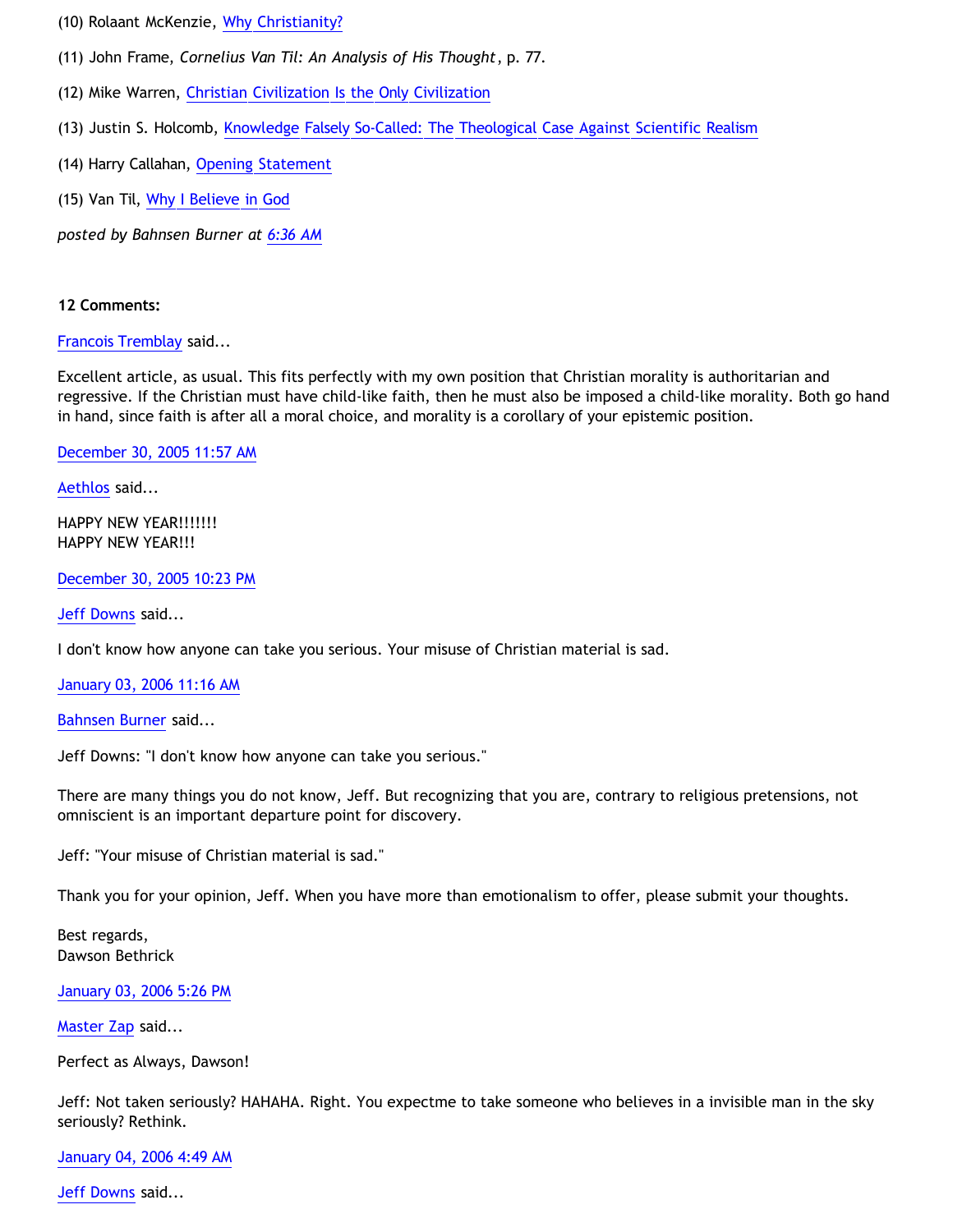Believe in God or not, this is not that issue.

Misrepresenting Christianity and others positions is just poor scholarship. Therefore, I for one, would not take Dawson serious.

Can you not actually represent Van Til and others correctly and then defeat their position? Why must you distort their true positions.

[January 04, 2006 5:30 AM](http://bahnsenburner.blogspot.com/2005/12/113638140749951037)

[Bahnsen Burner](http://www.blogger.com/profile/7766918) said...

Jeff,

It is good that you continue to come back to me. As you pointed out before, there is much you do not yet know, and now that you've found a resource which exposes and corrects the fundamental errors of religious god-belief, you now have the opportunity to discover a truly rational worldview. So I encourage you to continue visiting when you can.

You said: "Believe in God or not, this is not that issue."

I understand that this is how you want to characterize our antithesis, but it is quite superficial and ignores a more fundamental division between the religious worldview in general (whether Christian or otherwise) and my worldview. One of the goals of my writing on my blog is to bring this point out. Since you probably do not understand these matters very clearly yet, you likely do not see the debate as I see it.

You said: "Misrepresenting Christianity and others positions is just poor scholarship. Therefore, I for one, would not take Dawson serious."

I do not think I've misrepresented either Christianity or its mouthpieces, Jeff. On the contrary, I've been very careful to back up my verdicts with citations of sources fundamental (in the case of the bible) and sympathetic (in the case of its defenders) to Christianity expressly to avoid mischaracterizing what Christianity teaches. My present blog simply focuses on one of the New Testament's teachings which believers are expected to take to heart, namely the adoption of a child-like orientation to the teachings of the bible. I've pointed out that this is appropriate for a worldview which is false and whose promulgators do not want their flocks to know any better. I've supported this with quotations not only from the bible which make this teaching explicit, but also from claims made by Christianity's defenders, some of which openly advocate such an orientation and others candidly admitting their own adoption of it. Notice the opening statement of my blog, Jeff. I wrote: "I have often asked Christian apologists if they expect non-believers to accept their god-belief claims on their say so…" I've been trying to dialogue with believers for many years now, and I still have the impression that they expect me to accept their claims on their say so, just as I mention in my blog. Even when given a chance to present arguments which are intended to support their religious claims, apologists seem to do nothing more than assert their position as if it were self-evidently true, which of it is not, or as if (as I surmise) they expected people simply to believe their claims on their say so.

My [analysis of Bahnsen's opening statement](http://bahnsenburner.blogspot.com/2005/03/bahnsens-poof.html) in his debate with Gordon Stein is a prime example of this. Where's the argument there, Jeff? Show me how he infers his way to the conclusion "therefore God exists." I don't see it. I've combed through his "argument," and I've found no argument there. Bahnsen is far more concerned with showing that Stein is somehow mistaken or that his particular worldview is somehow deficient (since it supposedly "cannot account for" whatever Bahnsen wants to say it "cannot account for") than he is with presenting positive reasons for believing his claim that a god exists. Even if Bahnsen were successful in uncovering a problem in Gordon Stein's worldview, this would not imply that other non-believing positions have the same flaws (that would be a clear non sequitur ignoring significant distinctions), nor would it in any way support the claim that the Christian god truly exists. Contrary to the apparent supposition driving Bahnsen's performance, I find myself in agreement with apologist Greg Welty, [who points out](http://www.ccir.ed.ac.uk/~jad/vantil-list/archive-Sep-1999/msg00021.html) that "The demand that the Christian defend the coherence of his own views does not require any premises from the atheist side of things." To make this point stronger, I would point out that the apologist has a very shaky case indeed if the alleged "truth" of his worldview rests on the supposed "falsehood" of a rival worldview, as if "God exists" follows logically from the vilification of non-belief as such.

The presuppositional apologetic, with its dependence on the rapid-fire discharge of superficial questions like "how do you account for rationality in an irrational universe?" or "how does personality arise from an impersonal universe?", is a case in point: such a strategy expects us to accept the questions' hidden assumptions and throw up our hands saying "I donno! Must be God did it!" just as a child might if given the opportunity. This is ultimately nothing more than a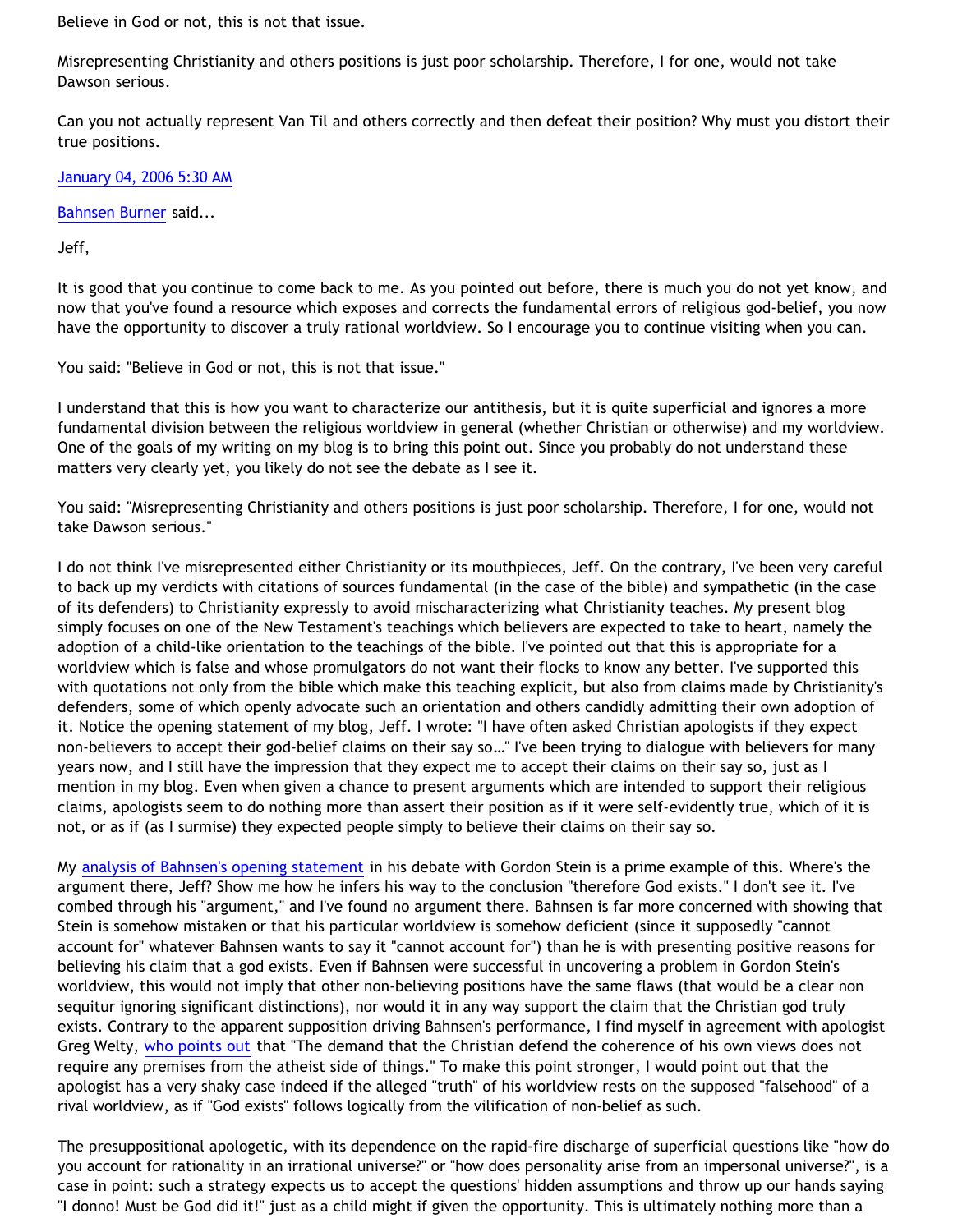confession of ignorance, Jeff. It is not a path to knowledge.

So I ask you, Jeff Downs, do you expect me to accept your worldview's claims on your say so? Is your worldview so weak that it cannot be substantiated by evidence, on rational inference, even compatibly with the preconditions of truth as such (i.e., the primacy of existence metaphysics)? Can you think as an adult just for a while, and be willing to see the folly of the Christian worldview? Can you allow yourself to be honest just long enough to see how fake the Christian worldview is and how deceitful its defenses are? Or will you continue to dig in your heels at the expense of your own mind, clinging to canned slogans and pat denunciations of rival worldviews which are thought to be wrong simply because they do not affirm belief in your preferred invisible magic beings? What's it going to be, Jeff? I'm not asking you to take *me* seriously. *I'm suggesting that you take yourself seriously for once*.

You said: "Can you not actually represent Van Til and others correctly and then defeat their position? Why must you distort their true positions."

I do not think I've distorted anyone's views, Jeff. And you've not shown that I have distorted anyone's views, either. In fact, I found multiple testimonies which uniformly affirm the same view, so I think I'm in good standing here. I realize that you might find my conclusions unsatisfactory or distasteful, but this is really due to your confessional investment in a mystical view of the world. The alternative to Objectivism is any form of subjectivism, Jeff. The choice is yours to make.

Best regards, Dawson Bethrick

[January 04, 2006 7:18 AM](http://bahnsenburner.blogspot.com/2005/12/113638793816409030)

[Jeff Downs](http://www.blogger.com/profile/6804126) said...

*I do not think I've misrepresented either Christianity or its mouthpieces, Jeff.*

Dawson,

You have. I'm sorry I don't have time to get into this with you and frankly, no interest, after what I saw in this post. You are a dishonest man, twisting the text and writings of others.

Most of our time would be spent on correcting your misunderstanding (or outright twisting) of Christianity, Van Til and others.

No thank you!

I hope no one will "take your word for it" that you have not misrepresented/twisted Christianity and its teachers.

[January 04, 2006 10:01 AM](http://bahnsenburner.blogspot.com/2005/12/113639771317695538)

[Not Reformed](http://www.blogger.com/profile/8159639) said...

Good piece of prose, Dawson.

I'm a little confused though...

In the past I've read accusations that you are 'misrepresenting' the Christian worldview.

So, to make things crystal clear, you include biblical references, and multiple quotes/texts from actual apologists.

You then are accused of the same thing, again.

You ask for an example of this, and then your accusers run.

What do they want? If a person can't understand christian theology/worldviews from reading the Bible and its proponents, how can they get it?

Oh yeah, I forgot. You're supposed to just \*believe\*.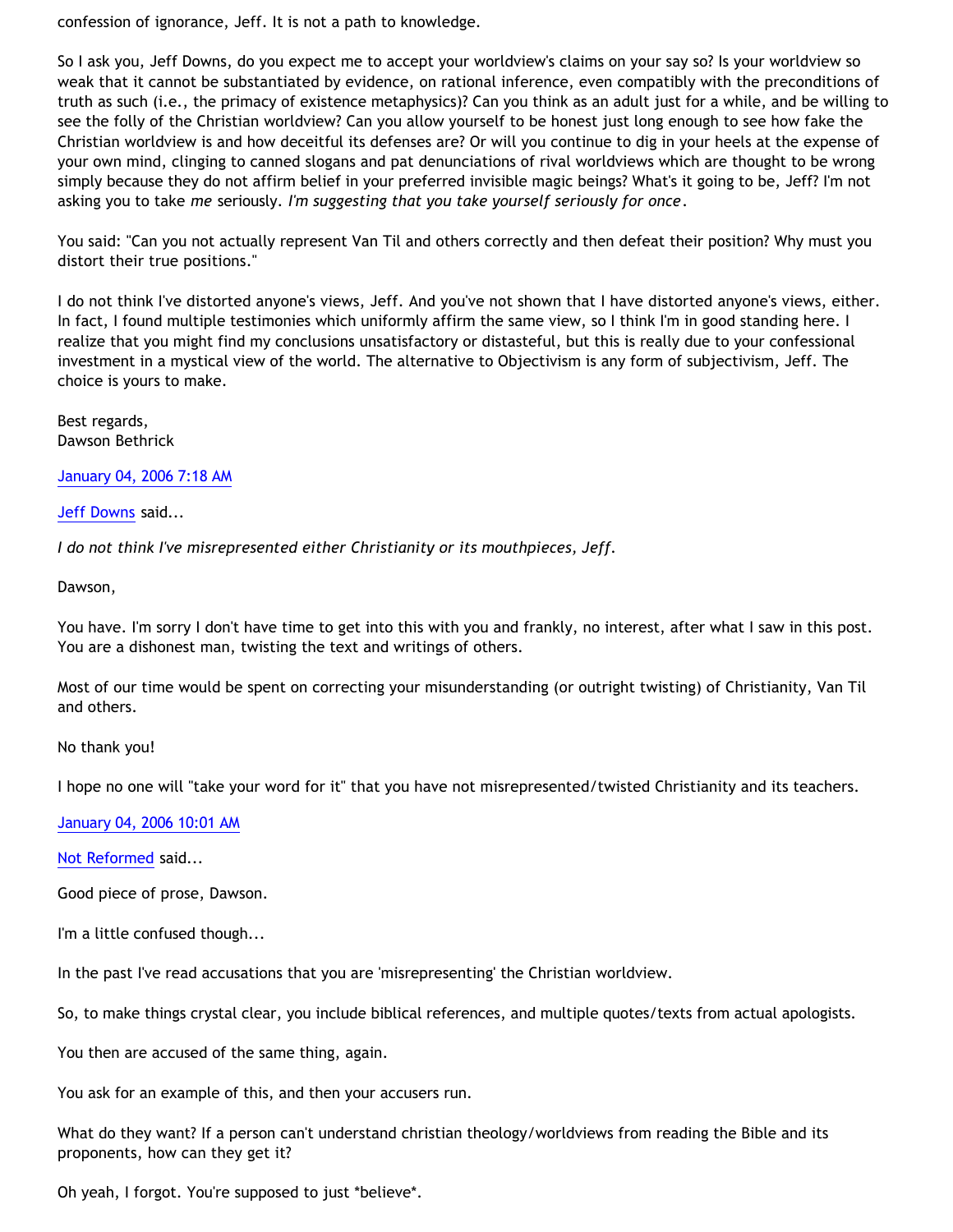And you get that from the Holy Ghost before any of this makes sense.

[January 04, 2006 11:53 AM](http://bahnsenburner.blogspot.com/2005/12/113640441253146299)

[Francois Tremblay](http://www.blogger.com/profile/7715861) said...

This Jeff Downs fellow is plainly a troll.

[January 04, 2006 12:21 PM](http://bahnsenburner.blogspot.com/2005/12/113640607242872787)

## [Bahnsen Burner](http://www.blogger.com/profile/7766918) said...

NR's overview of what has transpired seems accurate to me. I have been quite careful not to put words into other people's mouths, and have sought to supply my writings with ample quotations from proponents of the views that I criticize so that I am interacting with those views as they are laid down by those who promote them. And in spite of this, I am still accused of dishonesty. When my accuser is asked to substantiate his accusation, he says "I'm sorry I don't have time to get into this with you and frankly, no interest." Then, in addition to being accused of dishonesty, I am then told that I either misunderstand or deliberately distort Christianity, Van Til and other spokesmen. So Jeff has had enough time and interest to level two charges against me, but he has neither the time nor the interest to back them up. I've pointed out that presuppositionalist apologists in particular have a habit of multiplying their burdens without meeting any of them when it comes to defending their worldview claims, but for some this habit seems to have spilled over into the realm of interpersonal relations.

A common defense of Christianity against criticism that I have seen over the years is to dismiss the criticism on the charge that its author does not understand Christianity. I often wonder if apologists who retreat to this kind of defense believe that only those who believe Christianity as affirming Christians are the only ones who truly understand it. This would make things pretty safe for apologists, for it would allow them to dismiss all "non-believing criticism" universally, in one fell swoop, just by rejecting the source (rather than interacting with the substance of the criticism itself). An untenable worldview would need to rely on such evasive tactics.

And as if there were no shortage of evidence to support any charge of my misunderstanding of either Christianity or its defenders, my own writings on the topic seem to be ignored, as if my accusers didn't even bother to read or try to understand what I have argued. A common criticism of Van Til's apologetic, for instance, is that his position entails the view that non-believers cannot know anything, and thus it is clearly a falsely premised apologetic approach since it's indisputable that non-believers in fact know things. This is one of the criticisms that Kelly James Clark raises in response to John Frame's exposition of presuppositional apologetics in the book *Five Views on Apologetics* (cf. pp. 255-259). I would think that Jeff would appreciatively take note that I never raise this criticism against presuppositionalism, simply because I *do* in fact understand what it is that the presuppositionalists are trying to argue. And I don't think it's all that difficult to understand to begin with. And if it were so insurmountably difficult to understand, then Jeff should take this into account before he lobs the charge of dishonestly misconstruing what presuppositionalism affirms, and he should also accept the possibility that he himself may in fact have misunderstood presuppositionalism, perhaps also my criticism of it. But Jeff does not appear to have made such considerations. To solve the matter, I invite Jeff to present his understanding of presuppositionalism, hopefully laying down an argument for the truth of Christanity or some element in it in some concise and readily discernable form that isolates any inference(s) he may think supports the case for Christianity, and then I can proceed to interact with that (as time allows, of course), noting any differences there might be between his understanding and mine. I'm worried however, that Jeff will say that he just doesn't have the time to do this.

Anyway, if it is in fact the case that I do not understand Christianity, Van Til and other defenders of the Christian faith, then I am right not to call any of it true, for calling something I do not understand "true" is untenable. If one does not understand something, then on what basis could he confidently say it's true? He wouldn't understand what he is calling true! So when apologists tell me that, after all the effort I've made to research their claims, I simply don't understand, then they are essentially handing me an excuse which their own worldview wants them to deny me. In this as well as other ways, they performatively betray their own worldview presuppositions.

I'm glad these aren't my problems.

Jeff also said that he "hope[s] no one will 'take your word for it' that you have not misrepresented/twisted Christianity and its teachers."